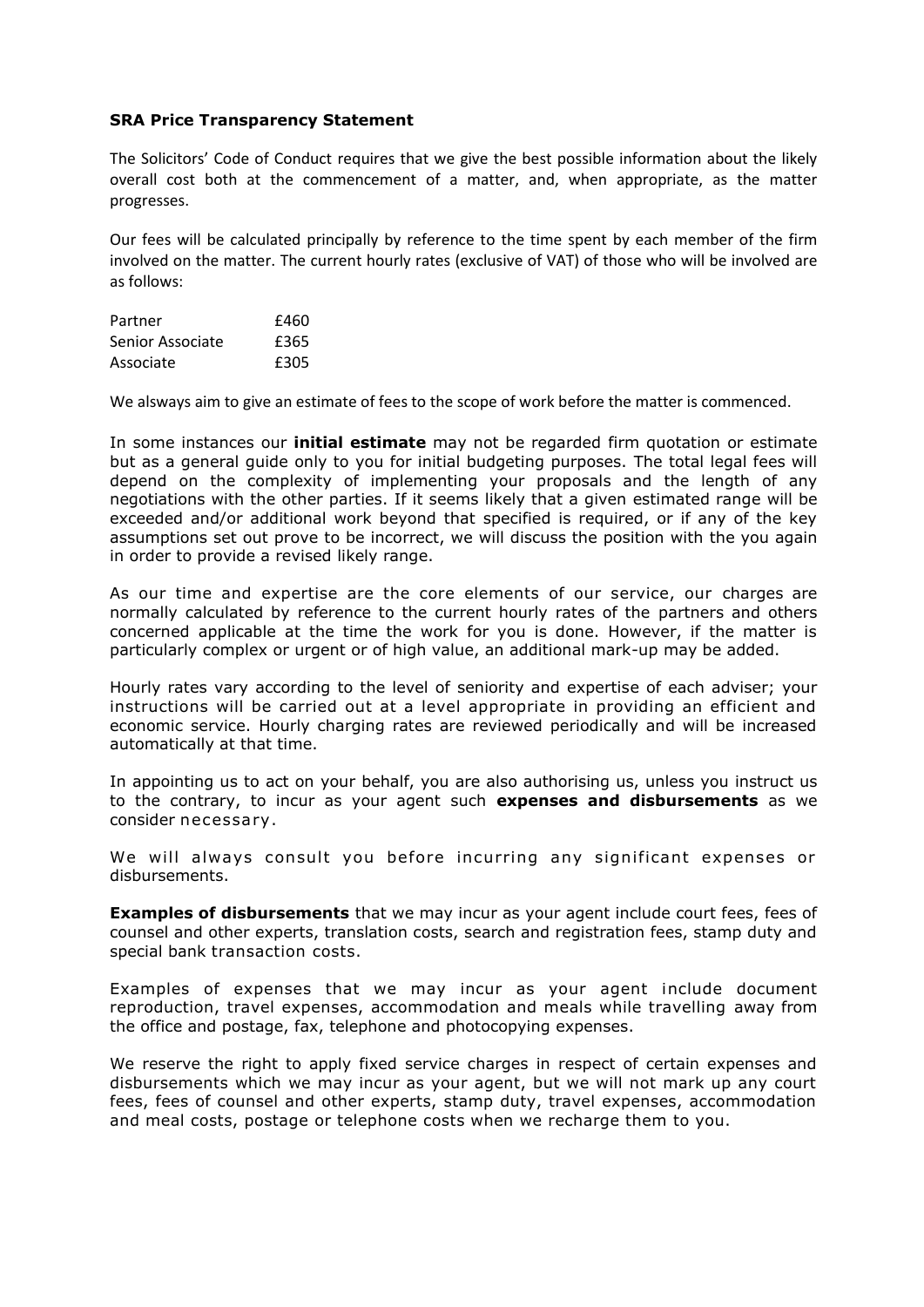For all **contentious** and potentially contentious matters (which includes matters involving litigation, arbitration and/or alternative dispute resolution procedures such as mediation), including those which become contentious or potentially contentious during the course of our retainer, please read this section. References in this section to the "court" includes reference to a tribunal or arbitrator.

In contentious and potentially contentious matters you will be primarily responsible for payment of our costs and disbursements in full regardless of any order for costs made against any other party involved. If you are successful, the other party may not be ordered to pay or be capable of paying the full amount of your costs or, if publicly funded, any part of your costs. If you are unsuccessful you may have to pay the whole or a substantial proportion of the other party's costs, together with interest on that amount, in addition to our own costs and disbursements.

The court may assess costs as the matter proceeds, following which the party ordered to pay the costs of the other party or parties is likely to have only a brief time allowed to pay those costs. A failure to pay the costs could have adverse consequences in the litigation. You will be responsible for paying our costs and disbursements incurred in seeking to recover any costs and disbursements that the court orders the other party to pay to you.

The SRA recommends that we discuss with clients whether the potential outcomes of their matter are likely to justify the expense or risk involved. If we have not already done so, we will explore this with you but please do not hesitate to notify us if you would like to discuss this issue further at any stage during our engagement.

In relation to contentious and potentially contentious matters our agreement with you is not and is not intended to be a contentious business agreement for the purposes of the Solicitors Act 1974 or the Administration of Justice Act 1985.

Your **insurance policies** may cover all or part of a claim and/or our costs in acting on this matter. They may also cover potential liability for an opponent's costs. Please check to see if they do and ensure that you comply with any notification requirements set out by the insurer(s).

Insofar as your existing insurance policies do not cover potential liability for your costs and/or your opponent's costs, "ATE" or "after the event" insurance can be arranged to cover that liability now. An ATE policy is bought by paying a one-off premium which can amount to more than half of your opponent's expected costs. It will not be possible to recover the premium from your opponent if you win the litigation.

In addition, it may be possible to obtain funding from a third party to cover our own costs and/or the cost of the ATE premium. However, funding of this kind is usually available only to claimants where the sum in dispute is substantial and the claim has been independently assessed as having a good prospect of success. It is not generally available for defendants or for claimants with relatively small and/or speculative claims. In return for funding the litigation, the third party is usually paid a fee and/or an agreed proportion of the claimant's winnings.

Please tell us if you are interested in obtaining ATE insurance cover and/or third party funding.

Document retention and disclosure:

• You are under a duty to preserve documents as soon as litigation is contemplated by